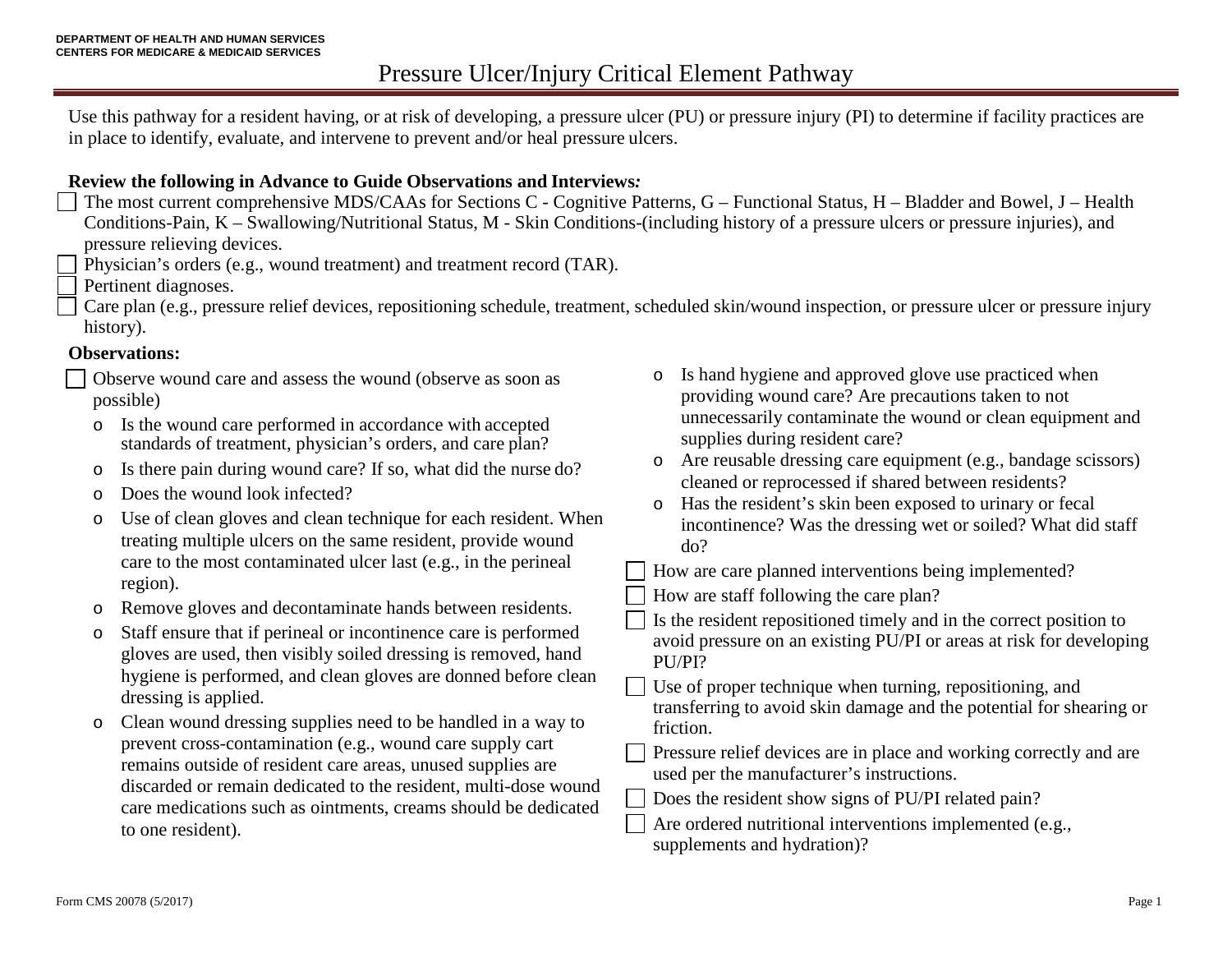# Pressure Ulcer/Injury Critical Element Pathway

| <b>Resident, Resident Representative, or Family Interview:</b>                   |                                                                                                                                                                                                           |
|----------------------------------------------------------------------------------|-----------------------------------------------------------------------------------------------------------------------------------------------------------------------------------------------------------|
| Did your wound develop in the facility? If so, do you know how it<br>occurred?   | How did the facility ensure you had a choice in how your wound<br>would be treated?                                                                                                                       |
| Has staff talked to you about your risk for the wound and how they               | How often are dressings changed or treatment applied?                                                                                                                                                     |
| plan to reduce the risk?                                                         | Does your wound hurt? Do you have pain with wound care or when                                                                                                                                            |
| How are they treating your wound?                                                | the dressings are changed? If so, what does staff do for your pain?                                                                                                                                       |
| Is the wound getting better? If not, describe.                                   | What types of interventions are done to help heal your wound? Ask                                                                                                                                         |
| How has your wound caused you to be less involved in activities<br>you enjoy?    | about specific interventions (e.g., positioned q2h, use of pressure<br>redistribution devices or equipment).                                                                                              |
| How has your wound caused a change in your mood or ability to<br>function?       | If you know the resident refused care: Did staff provide you with<br>other options of treatment or did staff provide you with education<br>on what might happen if you do not follow the treatment plans? |
| <b>Staff Interviews (Nursing Aides, Nurse, DON, Attending Practitioner):</b>     |                                                                                                                                                                                                           |
| What, when, and to whom do you report changes in skin condition?                 | What do you do if the resident refuses care?                                                                                                                                                              |
| Does the resident have a PU? If so, where is it located?                         | Is the PU/PI improving?                                                                                                                                                                                   |
| How are you made aware of the resident's daily care needs?                       | How is pain related to the PU/PI assessed? And how often?                                                                                                                                                 |
| What PU interventions are used?                                                  | How do you inform other staff and the MD about the PU/PI status?                                                                                                                                          |
| Does the resident have pain? If so, how is it being treated?                     | How do you monitor staff to ensure they are implementing care                                                                                                                                             |
| Has the resident had weight loss, dehydration, or acute illness? If              | planned interventions?                                                                                                                                                                                    |
| so, what interventions are in place to address the problem?                      | How do you determine the appropriate interventions?                                                                                                                                                       |
| Is the resident currently on any transmission-based precautions?                 | If there are systemic concerns: What are the facility's policies and                                                                                                                                      |
| Has there been a change in the resident's overall function and                   | procedures regarding care, treatment, prevention, and interventions<br>for pressure ulcers?                                                                                                               |
| mood?                                                                            | Is the resident's treatment effective? Have you been contacted with                                                                                                                                       |
| Ask about any observation concerns.                                              | any changes in the PU/PI?                                                                                                                                                                                 |
| Is the resident at risk for the development of PU/PI?                            | How do you monitor the resident's wound progress?                                                                                                                                                         |
| How and how often is the resident's skin assessed and where is it<br>documented? | How is the effectiveness of wound care or pressure ulcer prevention                                                                                                                                       |
| When did the current PU/PI develop? What caused the PU/PI?                       | measures evaluated? And how often and by who?                                                                                                                                                             |
| What interventions were in place before the PU/PI developed?                     | How did you involve the resident in decisions regarding                                                                                                                                                   |
| Who was notified of the PU/PI and when were they notified?                       | treatments?                                                                                                                                                                                               |
|                                                                                  | Are wound care protocols used? If so, describe.                                                                                                                                                           |
| What is the current treatment ordered by the physician?                          |                                                                                                                                                                                                           |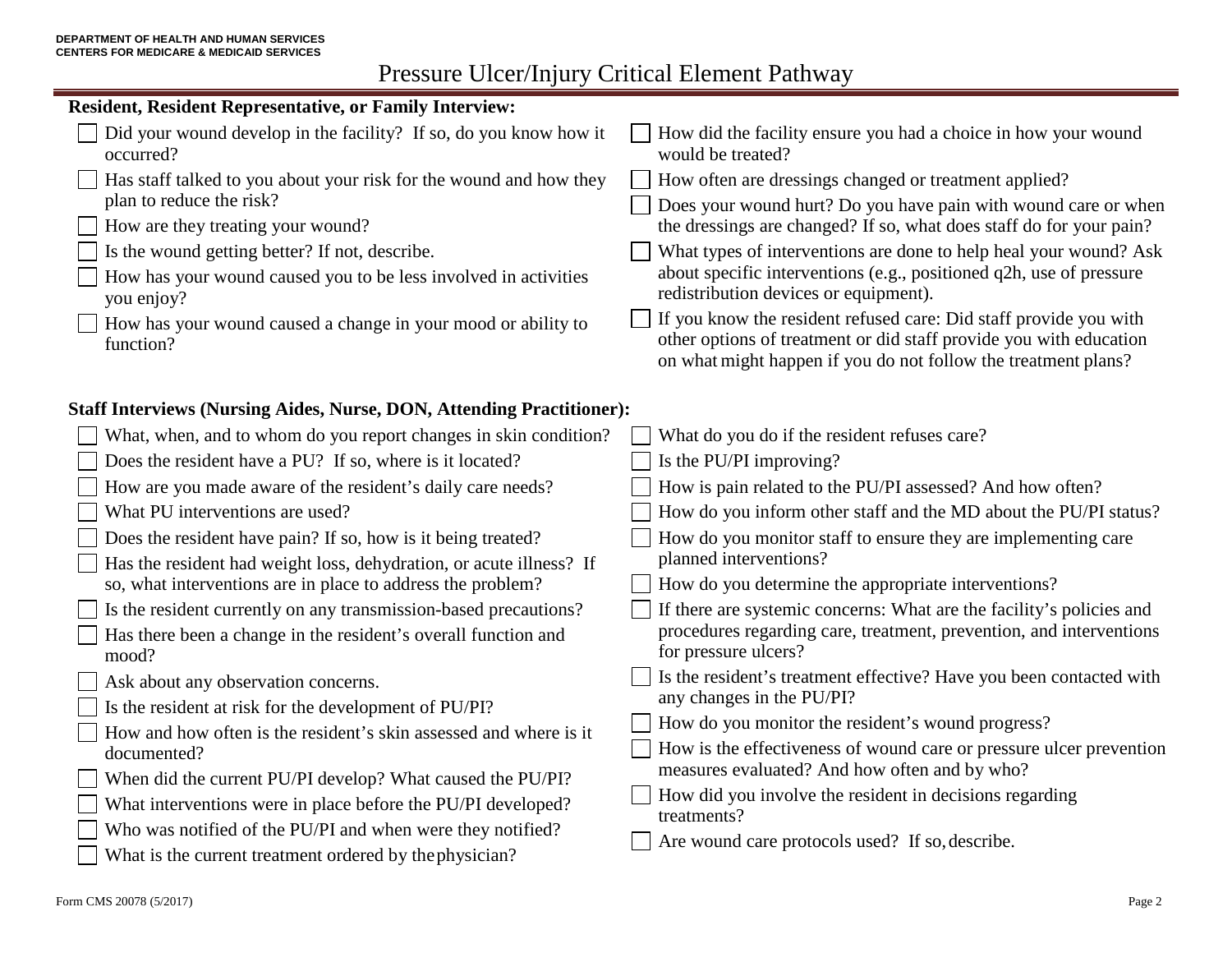Pressure Ulcer/Injury Critical Element Pathway

| <b>Record Review:</b>                                                                                                                                                                                                                                                                                                                        |                                                                                                                                                                                                                                                                                                                                                                                                                                                                                                                                                                                                                                                                 |
|----------------------------------------------------------------------------------------------------------------------------------------------------------------------------------------------------------------------------------------------------------------------------------------------------------------------------------------------|-----------------------------------------------------------------------------------------------------------------------------------------------------------------------------------------------------------------------------------------------------------------------------------------------------------------------------------------------------------------------------------------------------------------------------------------------------------------------------------------------------------------------------------------------------------------------------------------------------------------------------------------------------------------|
| Review nursing notes and/or skin assessments. Did the resident<br>have any unhealed pressure ulcers?<br>Documentation of the resident's nutritional needs related to wound                                                                                                                                                                   | Has the physician-ordered treatment been evaluated for<br>effectiveness, modified, or changed as appropriate and/or as<br>needed? Was the IDT involved?                                                                                                                                                                                                                                                                                                                                                                                                                                                                                                         |
| healing.<br>Have nutrition and hydration interventions been put in place?<br>Review laboratory results pertinent to wound healing.<br>Was the MDS accurately coded to reflect the resident's condition at<br>the time of the assessment? Was a CAA completed to assess the<br>preliminary information gathered in the MDS and determine care | Does the wound care documentation reflect the condition of the<br>wound and include the type of dressing, frequency of dressing<br>change, and wound description (e.g., measurement,<br>characteristics)?<br>Is pain related to PU/PI assessed and treatment measures<br>documented?<br>Were changes in PU/PI status or other risks correctly identified and                                                                                                                                                                                                                                                                                                    |
| planning decisions?<br>Was a baseline care plan in place within 48 hours of admission, for<br>a resident who was admitted at risk for or had a pressure ulcer on<br>admission?                                                                                                                                                               | communicated with staff and attending practitioner?<br>Review facility practices, policies, and procedures with regard to<br>identification, prevention, intervention, care, treatment, and<br>correction of factors that can cause PU/PI if concerns are identified.<br>Was there a significant change in the resident's condition (i.e., will<br>not resolve itself without intervention by staff or by implementing<br>standard disease-related clinical interventions; impacts more than<br>one area of health; requires IDT review or revision of the care<br>plan)? If so, was a significant change comprehensive assessment<br>conducted within 14 days? |
| Was a comprehensive care plan developed? Does it address<br>identified needs, measurable goals, resident involvement and<br>choice, and interventions to heal/prevent pressure ulcers (e.g.,<br>pressure relief devices, treatment, and repositioning)? Has the care<br>plan been revised to reflect any changes in PU?                      |                                                                                                                                                                                                                                                                                                                                                                                                                                                                                                                                                                                                                                                                 |
| Are interventions and preventive measures for wound healing<br>documented, appropriate, monitored, evaluated, and modified as<br>necessary?                                                                                                                                                                                                  |                                                                                                                                                                                                                                                                                                                                                                                                                                                                                                                                                                                                                                                                 |
| If the resident refuses or resists staff interventions, determine if the                                                                                                                                                                                                                                                                     |                                                                                                                                                                                                                                                                                                                                                                                                                                                                                                                                                                                                                                                                 |

care plan reflects efforts to find alternatives to address the needs identified in the assessment.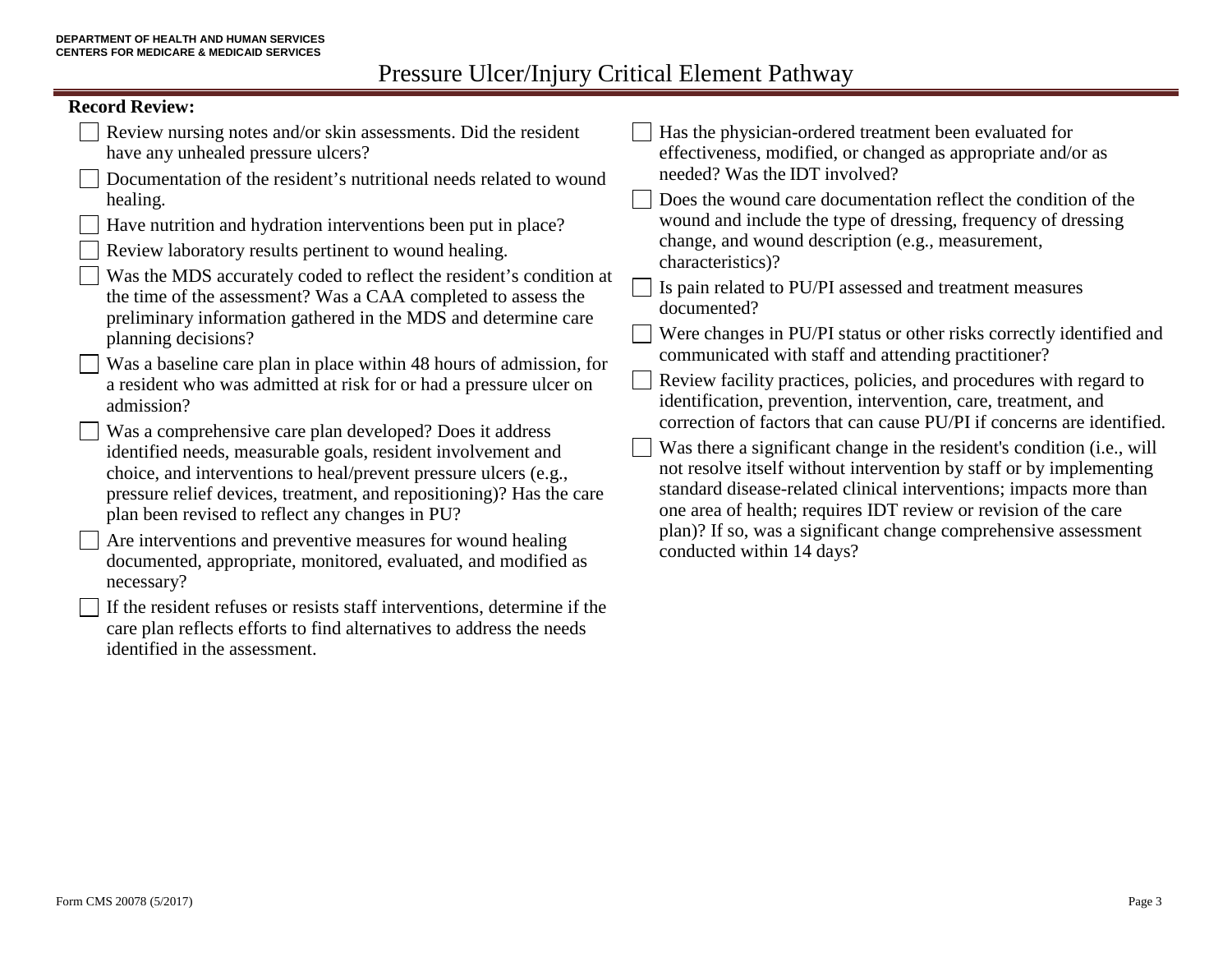#### **Critical Element Decisions:**

- 1) Did the facility ensure that a resident:
	- Receives care, consistent with professional standards of practice, to prevent pressure ulcers; and
	- Does not develop pressure ulcers unless the resident's clinical condition demonstrates that they were unavoidable; and
	- Receives necessary treatment and services to promote the healing of a pressure ulcer, prevent an infection, and prevent new ulcers from developing?

If No to any of these areas, cite F686

- 2) Did the physician evaluate and assess medical issues related to the resident's skin status and supervise the management of all associated medical needs, including participation in the comprehensive assessment process, development of a treatment regimen consistent with current standards of practice, monitoring, and response to notification of change in the resident's medical status related to pressure ulcers? If No, cite F710
- 3) Did the facility use appropriate hand hygiene practices and PPE when providing wound/dressing care? If No, cite F880
- 4) For newly admitted residents and if applicable based on the concern under investigation, did the facility develop and implement a baseline care plan within 48 hours of admission that included the minimum healthcare information necessary to properly care for the immediate needs of the resident? Did the resident and resident representative receive a written summary of the baseline care plan that he/she was able to understand?

If No, cite F655

NA, the resident did not have an admission since the previous survey OR the care or service was not necessary to be included in a baseline care plan.

5) If the condition or risks were present at the time of the required comprehensive assessment, did the facility comprehensively assess the resident's physical, mental, and psychosocial needs to identify the risks and/or to determine underlying causes, to the extent possible, and the impact upon the resident's function, mood, and cognition?

If No, cite F636

NA, condition/risks were identified after completion of the required comprehensive assessment and did not meet the criteria for a significant change MDS OR the resident was recently admitted and the comprehensive assessment was not yet required.

6) If there was a significant change in the resident's status, did the facility complete a significant change assessment within 14 days of determining the status change was significant? If No, cite F637

NA, the initial comprehensive assessment had not yet been completed; therefore, a significant change in status assessment is not require OR the resident did not have a significant change in status.